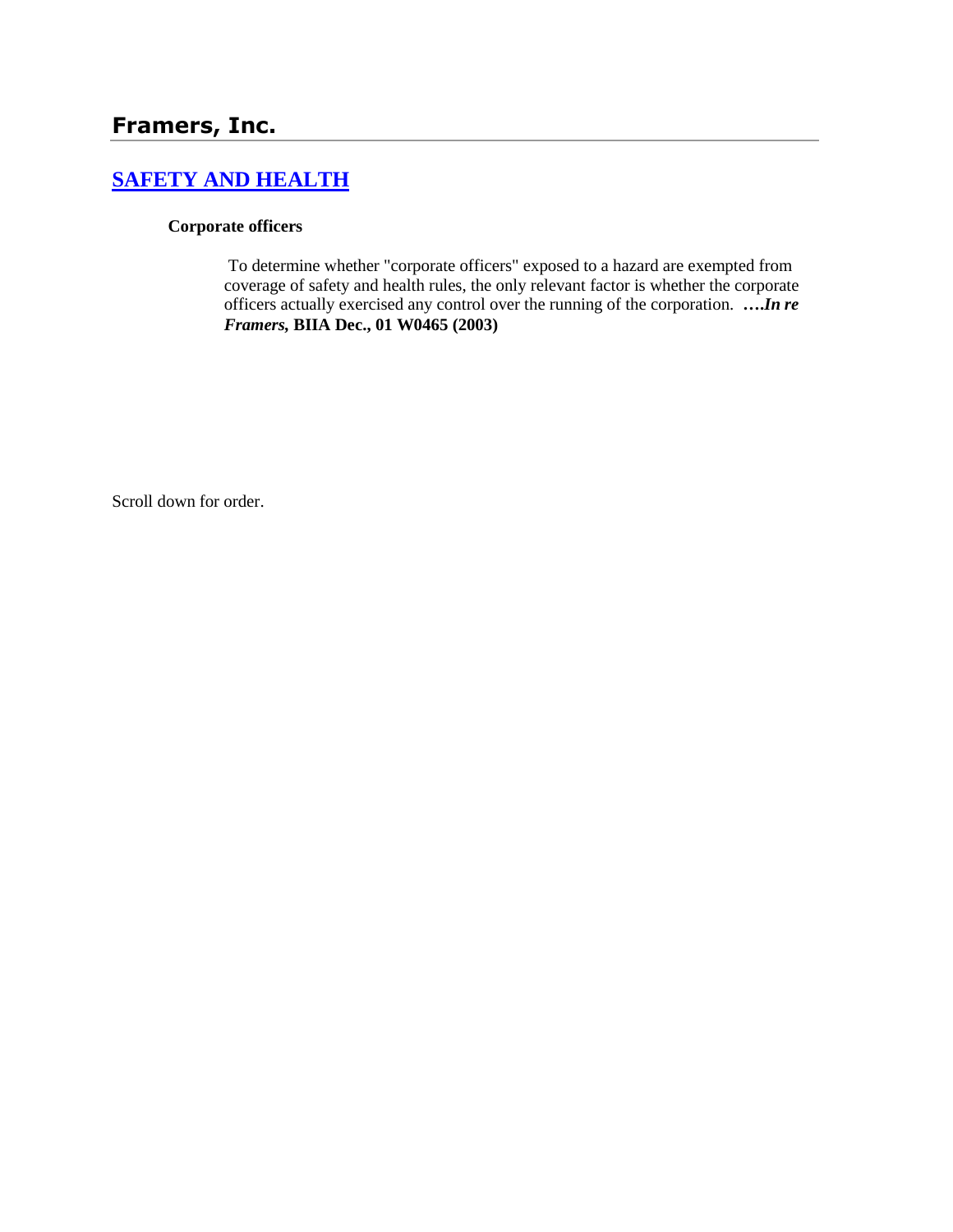## **BEFORE THE BOARD OF INDUSTRIAL INSURANCE APPEALS STATE OF WASHINGTON**

**)**

47

1

**IN RE: FRAMERS, INC. ) DOCKET NOS. 01 W0465 & 02 W0366**

**CITATION & NOTICE NOS. 304113996 & ) DECISION AND ORDER 305008369 )**

APPEARANCES:

Employer, Framers, Inc., by Steven B. Wells, President

Department of Labor and Industries, by The Office of the Attorney General, per Leslie V. Johnson, Assistant

**Docket No. 01 W0465:** The employer, Framers, Inc., filed an appeal with the Safety Division of the Department of Labor and Industries on April 16, 2001, from Citation and Notice No. 304113996, dated April 3, 2001. The appeal was transmitted to the Board of Industrial Insurance Appeals on June 12, 2001. In the Citation and Notice, the Department alleged three violations of WAC 296-155, and assessed a penalty of \$1,860. The Citation and Notice is **AFFIRMED.**

**Docket No. 02 W0366:** The employer, Framers, Inc., filed an appeal with the Safety Division of the Department of Labor and Industries on April 9, 2002, from Corrective Notice of Redetermination No. 305008369, dated March 25, 2002. The appeal was transmitted to the Board of Industrial Insurance Appeals on April 11, 2002. In the Corrective Notice, the Department alleged four violations of WAC 296-155, and assessed a penalty of \$2,000. The Corrective Notice of Redetermination is **AFFIRMED.**

## **DECISION**

Pursuant to RCW 51.52.104 and RCW 51.52.106, this matter is before the Board for review and decision on a timely Petition for Review filed by the Department to a Proposed Decision and Order issued on March 19, 2003, in which Citation and Notice No. 304113996, dated April 3, 2001, and Corrective Notice of Redetermination No. 305008369, dated March 25, 2002, were vacated.

The Board has reviewed the evidentiary rulings in the record of proceedings and finds that no prejudicial error was committed. The rulings are affirmed. We have granted review because we find that Framers, Inc., was the "employer" of the "employees" exposed to hazard at the Framers, Inc., worksites, as those terms are used in Chapter 49.17 RCW, the Washington Industrial Safety and Health Act (WISHA).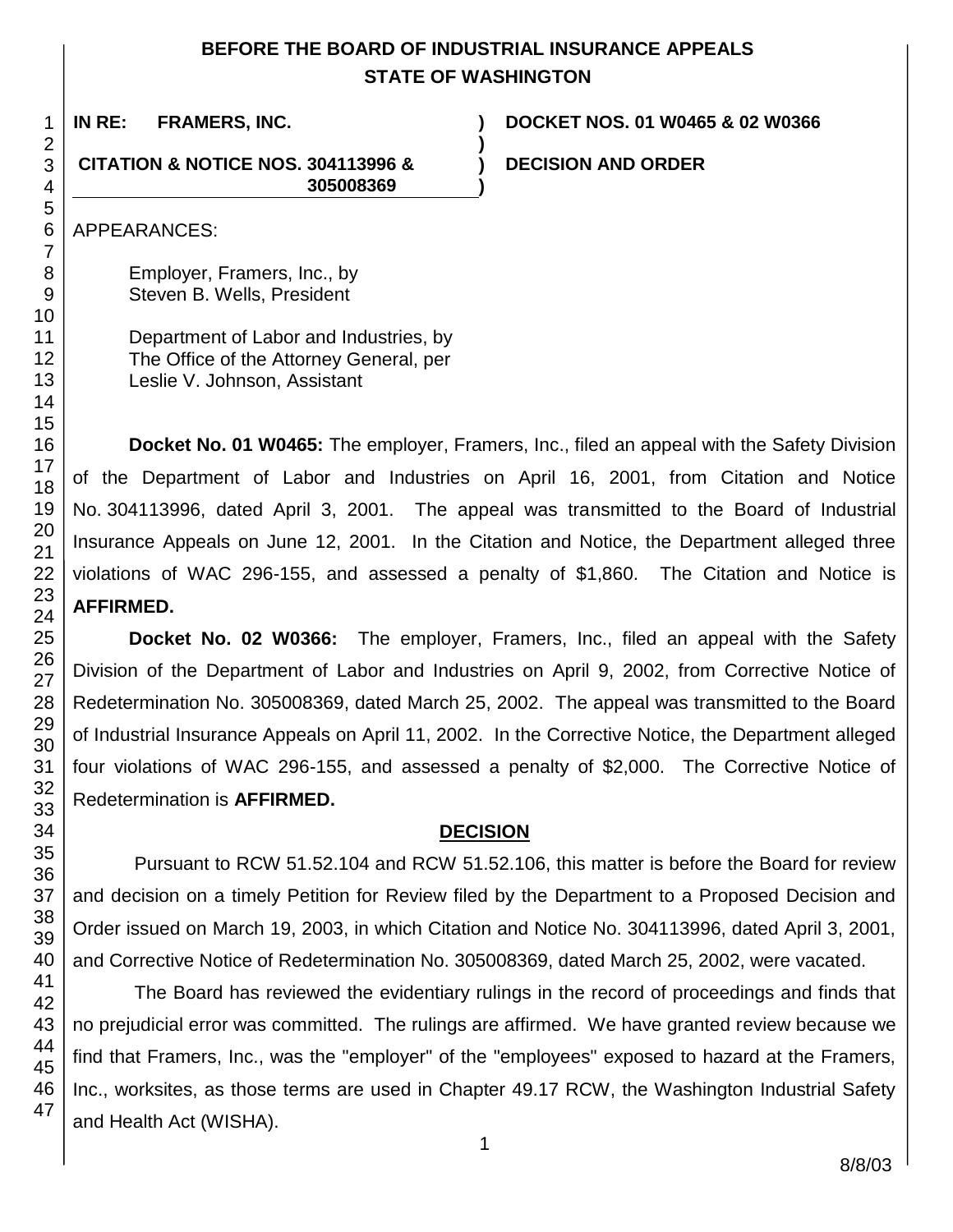This appeal involves a Citation and Notice arising from a January 24, 2001 inspection at 4300 Pacific Highway, in Bellingham, Washington (Citation and Notice No. 304113996); and a Corrective Notice of Redetermination arising from a November 13, 2001 inspection at 5115 100th St. N.E., in Marysville, Washington (Citation and Notice of Redetermination No. 305008369).

As a result of the January 24, 2001 inspection, Department inspector Denise Guadamuz cited the employer for three alleged violations. She observed six workers on a roof, measured at 14 feet 6 inches above the ground, who were not wearing fall protection, in violation of WAC 296- 155-24510 (Item No. 1-1). She recommended a \$960 penalty for this repeat serious violation. The second alleged violation was based on a worker using powered hand tools (a portable skill saw and pneumatic nailer), without eye protection, in violation of WAC 296-155-350(3) (Item No. 1-2). A \$900 penalty was recommended for this serious violation. The third alleged violation was a general violation of WAC 296-155-480(2)(d) (improper use of a ladder), without a penalty assessed (Item No. 3-1). Ms. Guadamuz identified Board Exhibit No. 5, showing a worker using a hand tool while on a ladder, with his back to the rungs. The total penalty amount, calculated with reference to the Department's penalty worksheet, was \$1,860.

During the January 24, 2001 inspection, Kevin Scroggins identified himself to Ms. Guadamuz as the job's superintendent. She interviewed workers Howard Mortimer, Jay Troxel, and Randy Pheifer. Ms. Guadamuz was told that the people working on the roof owned from one to five percent shares of Framers, Inc. Jay Troxel stated that he was paid every two weeks at \$16 per hour, plus 5 percent of any job bonus.

As a result of the November 13, 2001 inspection, Department inspector John Kiely cited the employer for four alleged violations. The first alleged violation was a serious violation of WAC 296- 155-615(3)(h)(i), for failure to have a secure and appropriate platform for an employee working on the forks of a forklift (Item No. 1-1). He recommended a penalty assessment of \$500. The second alleged violation was for a serious violation of WAC 296-155-615(3)(h)(ii), based on the use of a forklift to support a worker where there was no evidence that the lift was designed for that purpose (Item No. 1-2). Mr. Kiely recommended a penalty assessment of \$500. The third alleged violation was a serious violation of WAC 296-155-615(3)(h)(iii), for failure to install a safety strap or lock the control lever to prevent the boom from tilting (Item No. 1-3). The recommended penalty assessment was \$500. The fourth alleged violation was a serious violation of WAC 296-155- 615(3)(h)(iv), based on his observation that the forklift operator was not at the controls of the forklift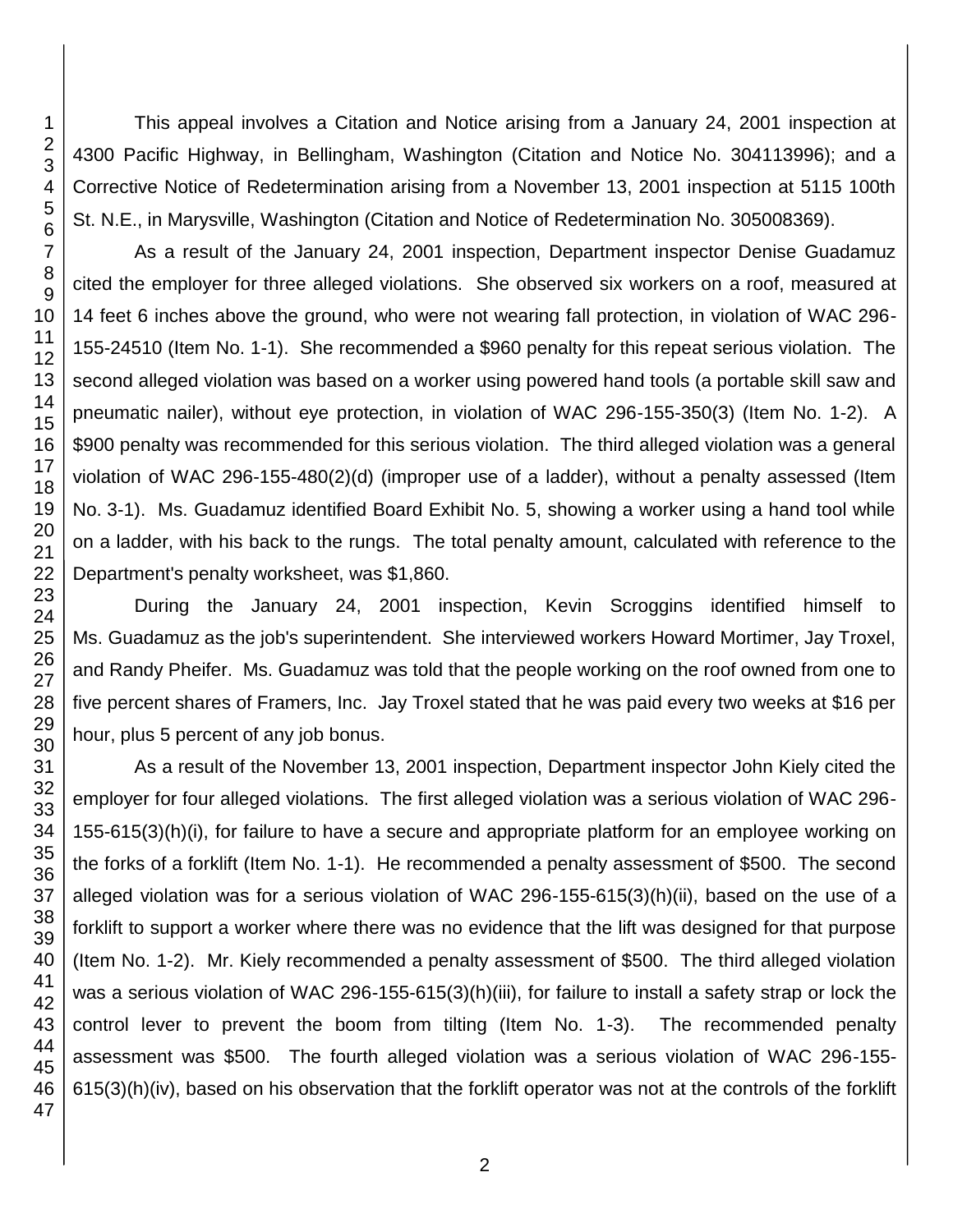while the worker was on the lift. The recommended penalty for this was \$500. The total penalty assessed was \$2,000.

Framers, Inc., through its pro se representative, Steven B. Wells, did not challenge the evidence of violations alleged by the Department, nor did the employer contest the penalties. 12/16/02 Tr. at 3-5. Mr. Wells relies on the contention that the workers exposed to hazard on these worksites were corporate officers exempted from coverage of health and safety rules.

Mr. Wells is President, Secretary, and Treasurer of Framer's Inc., which was incorporated in March 1998. Most of the shareholders worked for him as employees prior to incorporation. Most served as superintendents on occasion, before and after incorporation. At least one was not a superintendent before or after incorporation. Mr. Wells testified that the value brought to the company by the shareholders was the framing work they did. All shareholders were directors. On occasion, the corporation does hire "employees," but usually the shareholders can complete the jobs themselves.

Mr. Wells testified that directors, other than him, were onsite performing framing work percent of the time. Those with supervisory positions rotate the job of foreman. At the time of the January 2001 inspection, the directors were Jay Troxel, Randy Pheifer, Howard Mortimer, Roger McCombs, Roger Edmonds, Jeremiah Aven, Frimann Sigfusson, Kevin Scroggins, and Mr. Wells. By the time of the November 2001 inspection, Mr. Mortimer, Mr. Sigfusson, and Mr. Scroggins had left. Mr. Troxel stated that the decision about whom to hire and what jobs to take were made by all the shareholders. Mr. Wells testified that the job foreman is in charge of firing. The foreman on the job is designated "to call the shots on the organization." 12/16/02 Tr. at 46.

Mr. Wells is primarily responsible for contracting and for writing company checks. The evidence reveals only one instance where an officer other than Mr. Wells signed a contract. Roger McCombs, who signed that contract, was also the only shareholder (other than Mr. Wells) authorized to sign checks. Stephanie LeBlanc, Framers' contract controller since 1999, testified that Kevin Scroggins once signed a change order, but only because Mr. Wells was incapacitated due to a heart attack. In that instance, "Kevin Scroggins stepped in to take care of the corporate matters." 12/16/02 Tr. at 71.

At its inception in 1998, Mr. Wells owned 91 out of 100 shares of company stock and the other directors owned one share apiece. Later that year, the corporation reorganized. Mr. Wells' shares were reduced to 55 and the other nine shareholders were given five shares each. Mr. Wells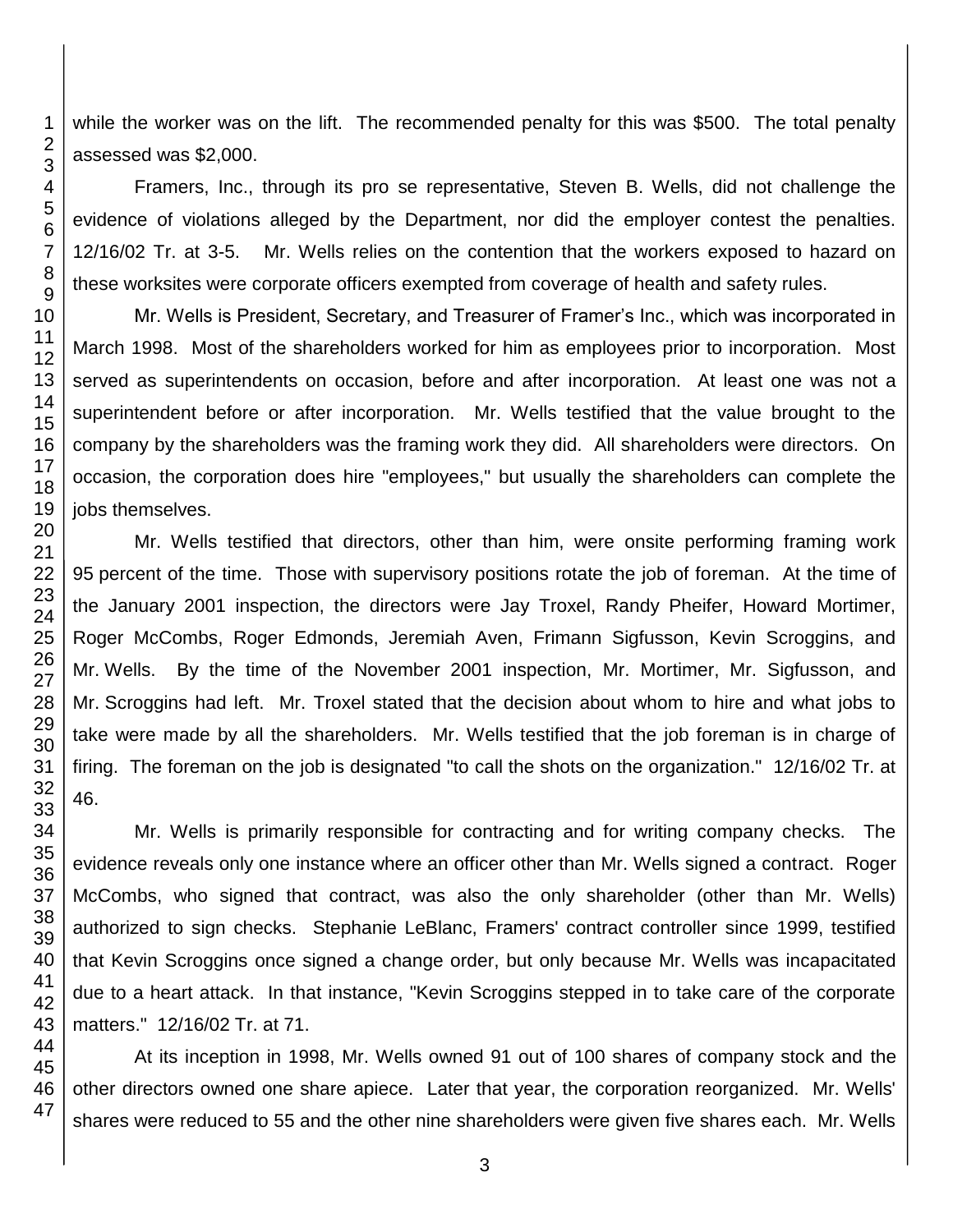testified that, at a subsequent meeting, the by-laws were changed to give each shareholder an equal vote and to allow decision making by majority vote. There exists no documentation of these changes. Ms. LeBlanc, a credible witness, testified that the current by-laws provide for one vote per share.

The Department argues that Framers, Inc., should be paying workers' compensation premiums for its shareholders and, therefore, the WISHA regulations apply. Although we find that the WISHA rules apply to these workers, we disagree with the Department's reasoning. As explained below, the laws governing workers' compensation coverage have little applicability to this case.

WISHA requires that employers provide employees with a work environment free from recognized hazards likely to cause physical harm. RCW 49.17.060. "Employer" and "employee" are defined in a rather circular fashion:

> The term "employer" means any person, firm, corporation, partnership, business trust, legal representative, or other business entity which engages in any business, industry, profession, or activity in this state and employs one or more employees or who contracts with one or more persons, the essence of which is the personal labor of such person or persons and includes the state, counties, cities, and all municipal corporations, public corporations, political subdivisions of the state, and charitable organizations: PROVIDED, That any person, partnership, or business entity not having employees, and who is covered by the industrial insurance act shall be considered both an employer and an employee.

### RCW 49.17.020(4).

The term "employee" means an employee of an employer who is employed in the business of his employer whether by way of manual labor or otherwise and every person in this state who is engaged in the employment of or who is working under an independent contract the essence of which is his personal labor for an employer under this chapter whether by way of manual labor or otherwise.

RCW 49.17.020(5).

These statutory definitions shed little light on the question of whether Framers Inc., was an "employer" for purposes of WISHA. At the urging of the alleged employer, this appeal was argued and decided, based primarily on the interpretation of subsection (8) of RCW 51.12.020. This section of the Industrial Insurance Act sets forth "the only employments which shall not be included within the mandatory coverage of [Title 51]." Subsection (8) excludes certain corporate officers.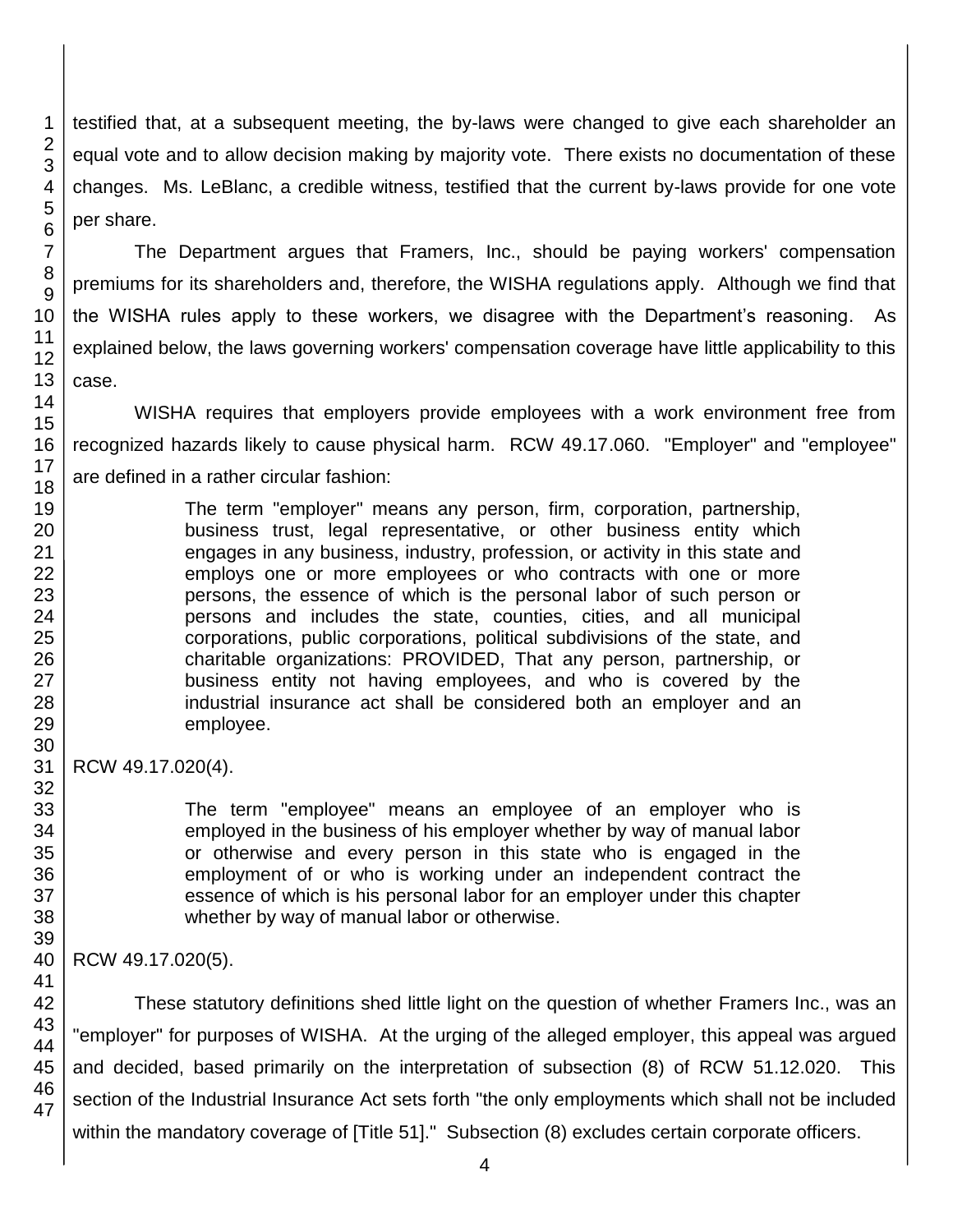We find no basis for analogy between workers' compensation coverage and WISHA coverage because Title 51 and Title 49 effectuate two distinct programs and purposes. The intent of WISHA is clearly set forth in RCW 49.17.010:

> in the public interest for the welfare of the people of the state of Washington and in order to assure, insofar as may reasonably be possible, safe and healthful working conditions for every man and woman working in the state of Washington, the legislature in the exercise of its police power, and in keeping with the mandates of Article II, section 35 of the state Constitution, declares its purpose by the provisions of this chapter to create, maintain, continue, and enhance the industrial safety and health program of the state, which program shall equal or exceed the standards prescribed by the Occupational Safety and Health Act of 1970 (Public Law 91-596, 84 Stat. 1590).

Nowhere in Chapter 49 RCW does the statute exclude shareholders of a corporation from WISHA coverage, if those shareholders should properly be considered "employees" working for a Washington "employer."

This Board previously decided, with reference to industrial insurance law, an appeal factually similar to the present appeal. *In re L&K Smith Construction, Inc.*, Dckt. No. 01 W0112 (April 24, 2002), concerns a corporation in business as a roofing and light construction contractor. L&K Smith contended that at the time of the Department inspection, the business was not an "employer" subject to WISHA. L&K Smith did not raise the defense relied on by Framers, Inc. Instead, the alleged employer argued that the employer-employee relationship issue must be analyzed under the "economic realities test." This test was adopted by the Board in *In re Skills Resources Training Center*, BIIA Dec., 95 W253 (1997).

As restated in *L&K Smith Construction, Inc.*, the "economic realities test" consists of the following factors:

> (1) who the workers consider their employer; (2) who pays the workers' wages; (3) who has the responsibility to control the workers; (4) whether the alleged employer has the power to control the workers; (5) whether the alleged employer has the power to fire, hire, or modify the employment conditions of the workers; (6) whether the workers' ability to increase their income depends on efficiency rather than initiative, judgment, and foresight; and (7) how the workers wages are established.

*L&K Smith Construction, Inc.,* at 2-3. *Skills Resources Training Center* set forth this test to determine the employer of particular workers on a joint employer worksite. In *L&K Smith*, we noted that the first three factors were irrelevant to that case because L&K Smith was the sole alleged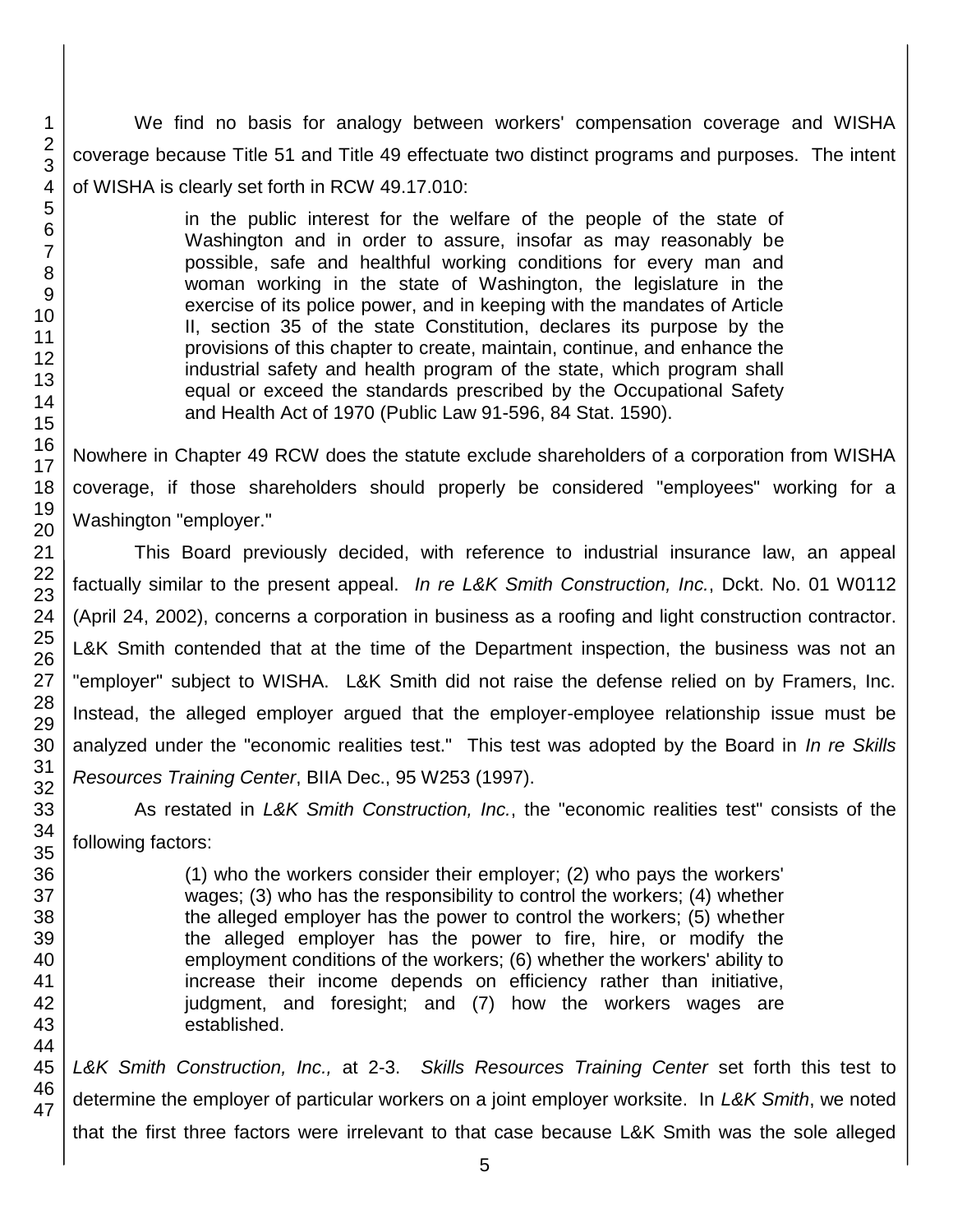employer. In an attempt to tailor the "economics realities test" to the sole alleged employer situation, we looked to the industrial insurance laws for guidance. Factors (4) through (7) of the "economic realities test" were considered relevant, as they bear upon the "control" and "consent" elements of *Novenson v. Spokane Culvert*, 91 Wn.2d 550 (1979).

Having looked more closely at *Novenson*, we now conclude that the "control" element is the only "economic realities" factor relevant when there is a sole alleged WISHA "employer." The court, in *Novenson*, determined a claimant's ability to obtain damages from Spokane Culvert, based on negligence, a cause of action unavailable to an employee covered under Title 51. The importance of consent to employment in the workers' compensation context was addressed by the *Novenson* court, with reference to the following section of Professor Larson's treatise:

> Compensation law [in contrast to the law of vicarious liability], is a mutual arrangement between the employer and employee under which both give up and gain certain things. Since the rights to be adjusted are reciprocal rights between employer and employee, it is not only logical but mandatory to resort to the agreement between them to discover their relationship. To thrust upon a worker an employee status to which he has never consented would not ordinarily harm him in a vicarious liability suit by a stranger against his employer, but it might well deprive him of valuable rights under the compensation act, notably the right to sue his own employer for common-law damages. . . .

1 Larson, *Workmen's Compensation Law* § 47.10 (1952).

The rationale behind *Novenson* is inapplicable to the inquiry before us. The determination of whether there is an "employer" responsible for employee safety should not rely on the element of mutual consent to an employer-employee relationship; rather, it must focus on whether the alleged employer is in control of the work environment and therefore responsible for worker safety. This "control" test was applied to find WISHA liability in an independent contractor situation in *Kelley v. Howard S. Wright Construction Co.,* 90 Wn.2d 323 (1978). Ability to control the workplace conditions also formed the basis for a general contractor's duty in *Stute v. P.B.M.C. Inc.*, 114 Wn.2d 454 (1990).

The purpose of WISHA is to "assure, insofar as may reasonably be possible, safe and healthful working conditions for **every man and woman working in the state of Washington***.*" RCW 49.17.010 (emphasis added.) The existence of a safe workplace is not a choice for the employees of an employer who has the power and obligation to make their workplace safe.

Based on this framework, we conclude that Framers, Inc., is a WISHA "employer." The incorporation of Framers, Inc., did little to change the balance of power within the group of framers.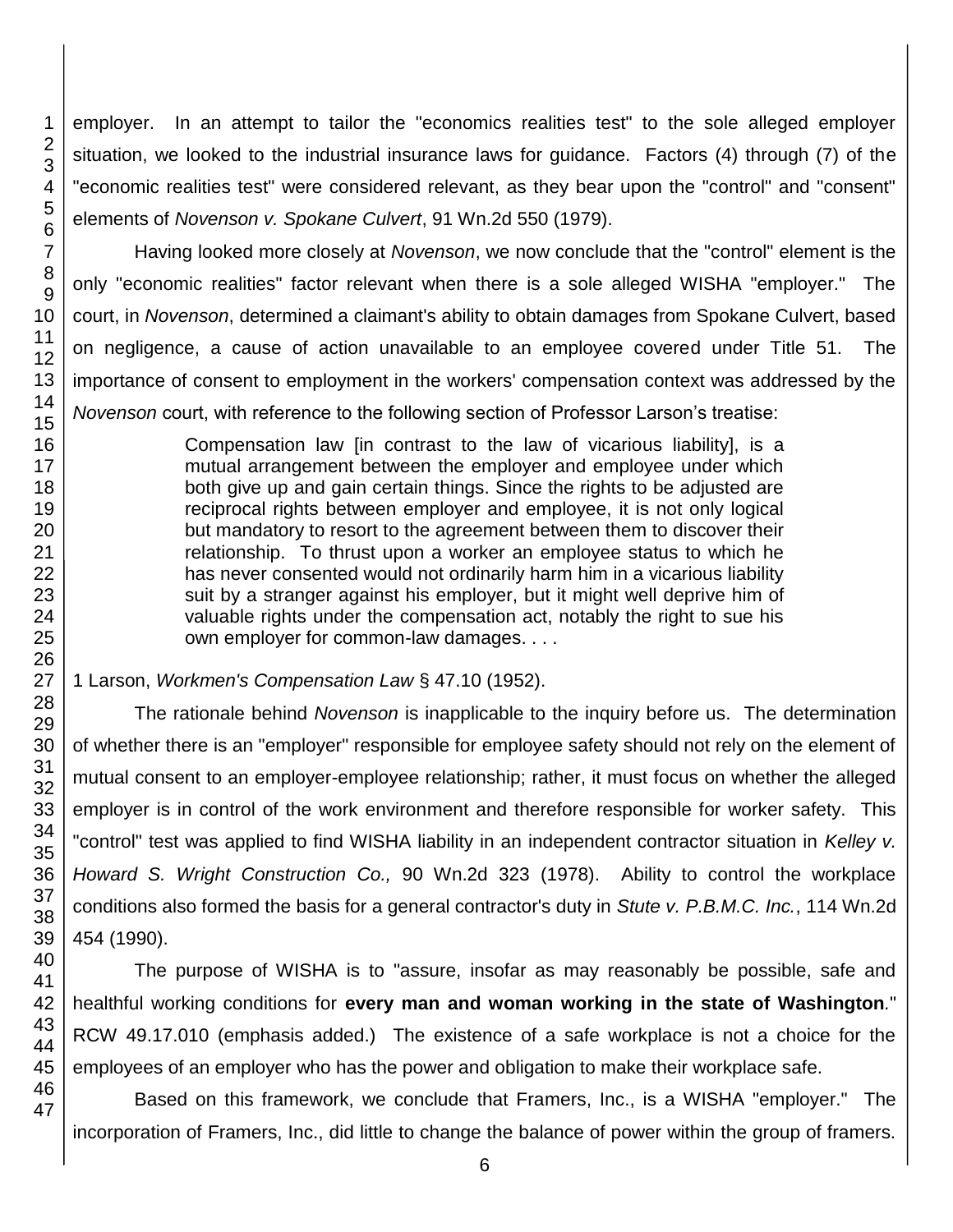Those who served as superintendents prior to incorporation continued in that role. The shareholders' skills as laborers and their ability to help the business turn a profit were the value they brought to the organization. Other than Mr. Wells, the directors' primary responsibility was framing work, which took up 95 percent of their time.

Mr. Wells is the only shareholder who received a salary, rather than hourly wages. He is the President, Secretary, and Treasurer of Framers, Inc., and is almost exclusively responsible for contracting, check writing, and other key corporate matters. A preponderance of credible evidence shows that Mr. Wells owns 55 percent of the company's shares and that the existing by-laws require one vote per share. Although Mr. Troxel testified that the group participated in decisionmaking, Mr. Wells retained the power to override all votes. This business, although incorporated, maintains a supervisory structure identical to that of a typical construction firm. Framers, Inc. cannot escape the requirements of WISHA by hiding behind a corporate identity.

Framers, Inc. maintained the power to ensure a safe workplace for the employee-directors performing the company's work on January 24, 2001 and November 13, 2001. Therefore, Framers, Inc. is an "employer" pursuant to RCW 49.17.020 and is therefore citable for the unchallenged offenses alleged in Citation and Notice No. 304113996 and Corrective Notice of Redetermination No. 305008369. Citation and Notice No. 304113996 and Corrective Notice of Redetermination No. 305008369 are affirmed.

## **FINDINGS OF FACT**

1. In Docket No. 01 W0465, the Department of Labor and Industries conducted an inspection of a work site of Framers, Inc., on January 24, 2001, at 4300 Pacific Highway, in Bellingham, Washington. On April 3, 2001, the Department issued Citation and Notice No. 304113996, alleging three violations of WAC 296-155, and assessing a penalty of \$1,860.

The employer filed a Notice of Appeal with the Department of Labor and Industries Safety Division on April 16, 2001. The Department transmitted the appeal to the Board of Industrial Insurance Appeals on June 12, 2001.

In Docket No. 02 W0366, the Department conducted an inspection of a work site of Framers, Inc., on November 13, 2001, at 5115 100th St. N.E., Marysville, Washington. On January 16, 2002, the Department issued Citation and Notice No. 305008369, alleging four violations of WAC 296-155, and assessing a penalty of \$2,000.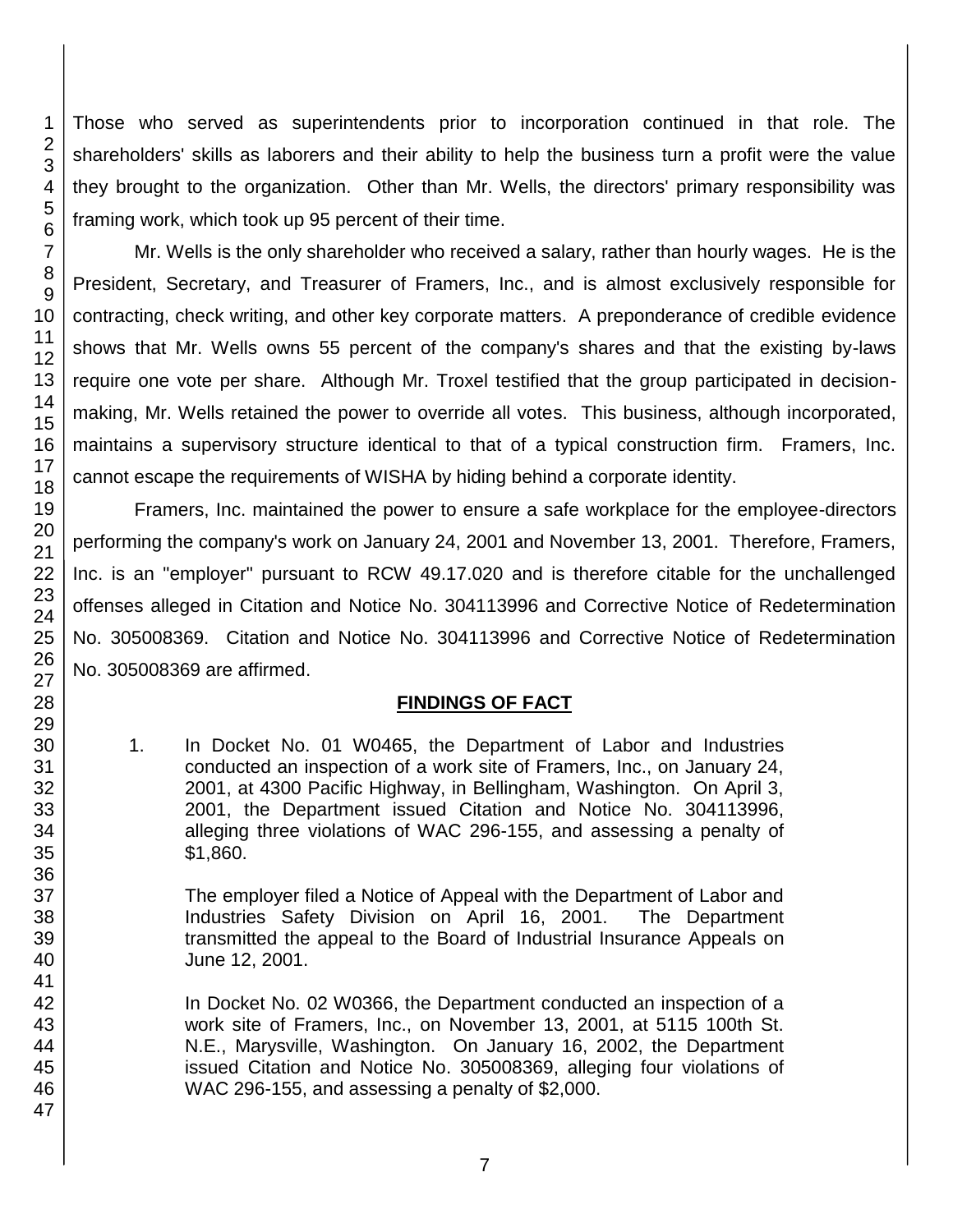The employer filed a Notice of Appeal with the Department of Labor and Industries' Safety Division on January 28, 2002. On January 30, 2002, the Department issued a Notice of Reassumption of Jurisdiction. On February 13, 2002, the parties entered into an agreement that the reassumption period would be extended an additional 15 working days.

The Department issued Corrective Notice of Redetermination No. 305008369 on March 25, 2002. The employer filed a Notice of Appeal with the Safety Division on April 9, 2002. The Department transmitted the appeal to the Board on April 11, 2002.

- 2. Steven B. Wells is President, Secretary and Treasurer of Framer's Inc., which was incorporated in March 1998. At its inception, Mr. Wells owned 91 out of 100 shares of company stock and the other nine directors owned one share each. Later that year, the corporation reorganized. Mr. Wells' shares were reduced to 55 and the other nine shareholders were given five shares each. Most of the shareholders performed construction work as employees of Mr. Wells, prior to incorporation.
- 3. Mr. Wells received a salary and was primarily responsible for contracting, check writing, and other corporate responsibilities. The other shareholders, who are paid on an hourly basis, are on worksites performing construction work 95 percent of the time. Those with supervisory positions rotate the job of foreman. The foreman represents Framers, Inc., on the jobsite.
- 4. On January 24, 2001, Denise Guadamuz, a Department safety inspector, inspected the worksite of Framers, Inc., at 4300 Pacific Highway, in Bellingham, Washington. Workers were performing construction work as directed and controlled by a Framers, Inc. superintendent.
- 5. At the time of the January 24, 2001 inspection, six Framers, Inc., workers were on a roof, without wearing fall protection, at a height of 14 feet-6 inches above the ground. A penalty of \$960 was assessed for this alleged repeat serious violation, identified as Item No. 1-1.
- 6. At the time of the January 24, 2001 inspection, a Framers, Inc., worker was using a portable skill saw and pneumatic nailer, without eye protection. A penalty of \$900 was assessed for this alleged serious violation, identified as Item No. 1-2.
- 7. At the time of the January 24, 2001 inspection, a Framers, Inc., worker was using a hand tool while standing on a ladder, with his back facing the rungs of the ladder. No penalty was assessed for this alleged general violation, identified as Item No. 3-1.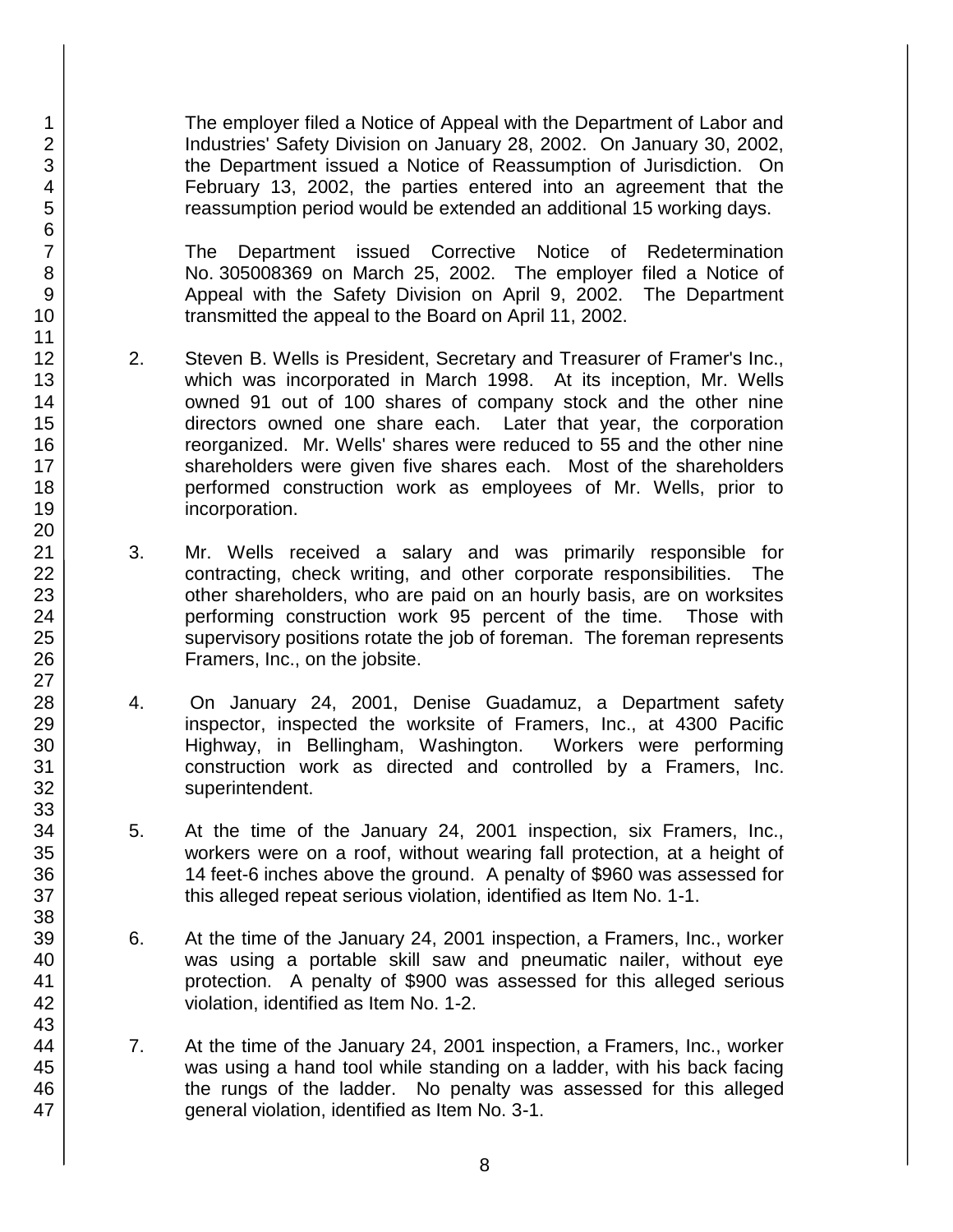- 8. On November 13, 2001, John Kiely, a Department safety inspector, inspected the worksite of Framers, Inc. at 5115 100th St. N.E., Marysville, Washington. Workers were performing construction work as directed and controlled by a Framers, Inc., superintendent.
- 9. At the time of the November 13, 2001 inspection, a Framers, Inc., worker was performing work while standing on the forks of a forklift, without a secure and appropriate platform. A penalty of \$500 was assessed for this alleged serious violation, identified as Item No. 1-1.
- 10. At the time of the November 13, 2001 inspection, a Framers, Inc., worker was performing work while standing on the forks of a forklift that was not identified as suitable for that purpose. A penalty of \$500 was assessed for this alleged serious violation, identified as Item No. 1-2.
- 11. At the time of the November 13, 2001 inspection, a Framers, Inc., worker was performing work while standing on the forks of a forklift, without an installed safety strap or locked control level to prevent the boom from tilting. A penalty of \$500 was assessed for this alleged serious violation, identified as Item No.1-3.
- 12. At the time of the November 13, 2001 inspection, an operator was not at the controls of the forklift while a Framers, Inc., worker was performing work while standing on the forks of the forklift. A penalty of \$500 was assessed for this alleged serious violation, identified as Item No. 1-4.

### **CONCLUSIONS OF LAW**

- 1. The Board of Industrial Insurance Appeals has jurisdiction over the parties to and the subject matter of these appeals.
- 2. On January 24, 2001 and November 13, 2001, the workers exposed to hazards at the Framers, Inc., worksites were employees of Framers, Inc., as defined in RCW 49.17.020(5).
- 3. On January 24, 2001 and November 13, 2001, Framers, Inc., was the employer of the workers exposed to hazards at the Framers, Inc., worksite, as defined in RCW 49.17.020(4) .
- 4. On January 24, 2001, Framers, Inc., did commit a repeat serious violation of WAC 296-155-24510, alleged in Item No. 1-1 of Citation and Notice No. 304113996. The penalty for this repeat serious violation is established at \$960.
- 5. On January 24, 2001, Framers, Inc., did commit a serious violation of WAC 296-155-350(3), alleged in Item No. 1-2 of Citation and Notice No. 304113996. The penalty for this serious violation is established at \$900.